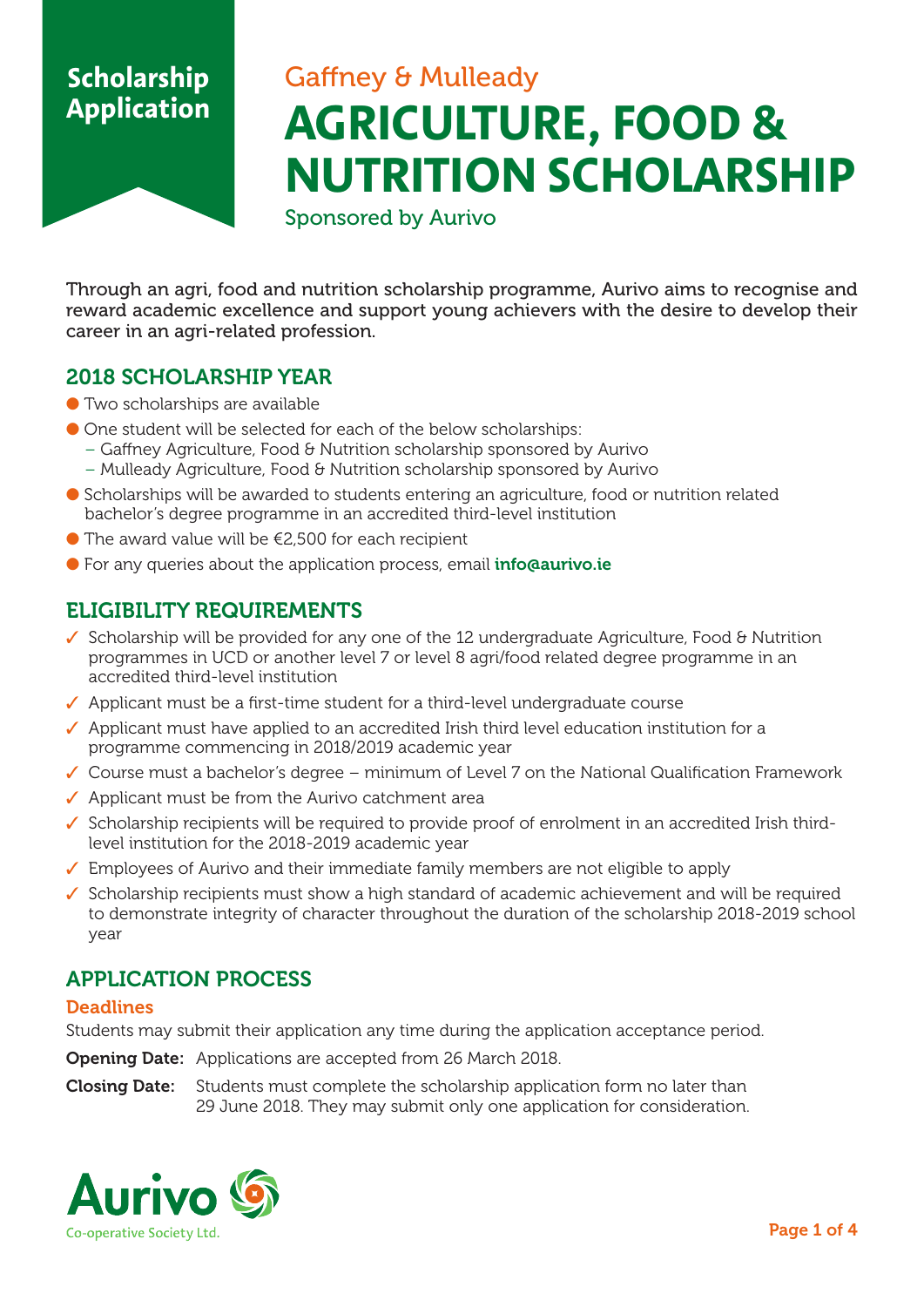# Gaffney & Mulleady **AGRICULTURE, FOOD & NUTRITION SCHOLARSHIP**

Sponsored by Aurivo

### **Mailing address**

Applications should be mailed to:

**Gaffney & Mulleady Scholarships, Aurivo, Aurivo House, Finisklin Business Park, Sligo**

If you have any queries about the application process, contact the program's administrators at **info@aurivo.ie**

## **CHECKLIST**

Prior to submitting your application, please confirm all parts of the application are fully completed:

- ✓ Student information ✓ Personal Statement ✓ Letter of reference
	-
- 

- 
- ✓ Academic information ✓ Statement of achievements

## **SELECTION PROCESS**

### **Short-listing**

All eligible submissions will be evaluated by a panel of judges selected by Aurivo. Applications will be short-listed and ranked based on a points systems based on the following criteria:

- Personal statement (40)
- Statement of achievements (35)
- Letter of reference (25)

### **Telephone interview**

Following the short-listing process, short-listed applicants will be required to participate in a telephone or Skype interview in mid-August.

### **Face-to-face interview**

Between 20 and 31 August 2018, short-listed candidates will be invited for an interview at Aurivo headquarters in Sligo. Following the interviews, the interview panel will select the two candidates who will be awarded the scholarships.

#### *All decisions made by the interview panel are final.*

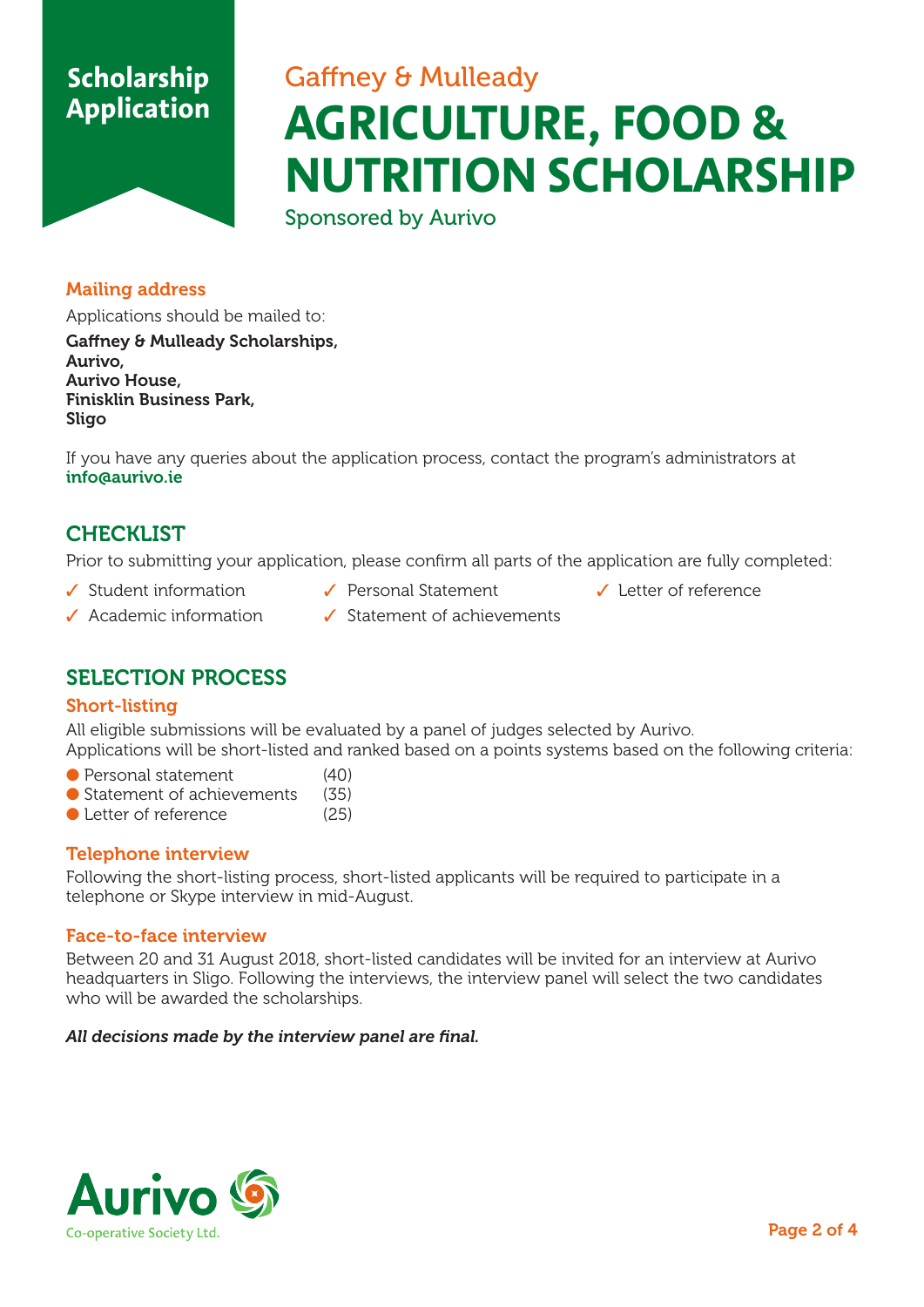# Gaffney & Mulleady **AGRICULTURE, FOOD & NUTRITION SCHOLARSHIP**

Sponsored by Aurivo

# **APPLICATION FORM**

Please complete the application in space provided below. **Do not** include extra sheets of paper unless in sections indicated.

## **SECTION 1: STUDENT INFORMATION**

| First Name:        | Last name:        |  |
|--------------------|-------------------|--|
| Permanent Address: |                   |  |
| Date of birth:     | Gender:           |  |
| Home telephone:    | Mobile telephone: |  |
| Email:             |                   |  |

### **Secondary contact information**

This contact information is required and will be used in the event we are unable to reach the applicant using the primary contact information above.

| Name:            | Relationship to applicant: |
|------------------|----------------------------|
| Telephone:       |                            |
| Email:           |                            |
| <b>Education</b> |                            |

### Name of current secondary school: School address: Name of third level course applied for: Name of third level institution: CAO course code:

## **SECTION 2: PERSONAL STATEMENT**

Information in this section will be evaluated by scholarship adjudication panel. Outline why you have chosen the specific third level course indicated above, what your study and career goals are and why you believe you should receive the scholarship.

#### **You may type this section on a separate sheet and attach to the application.**